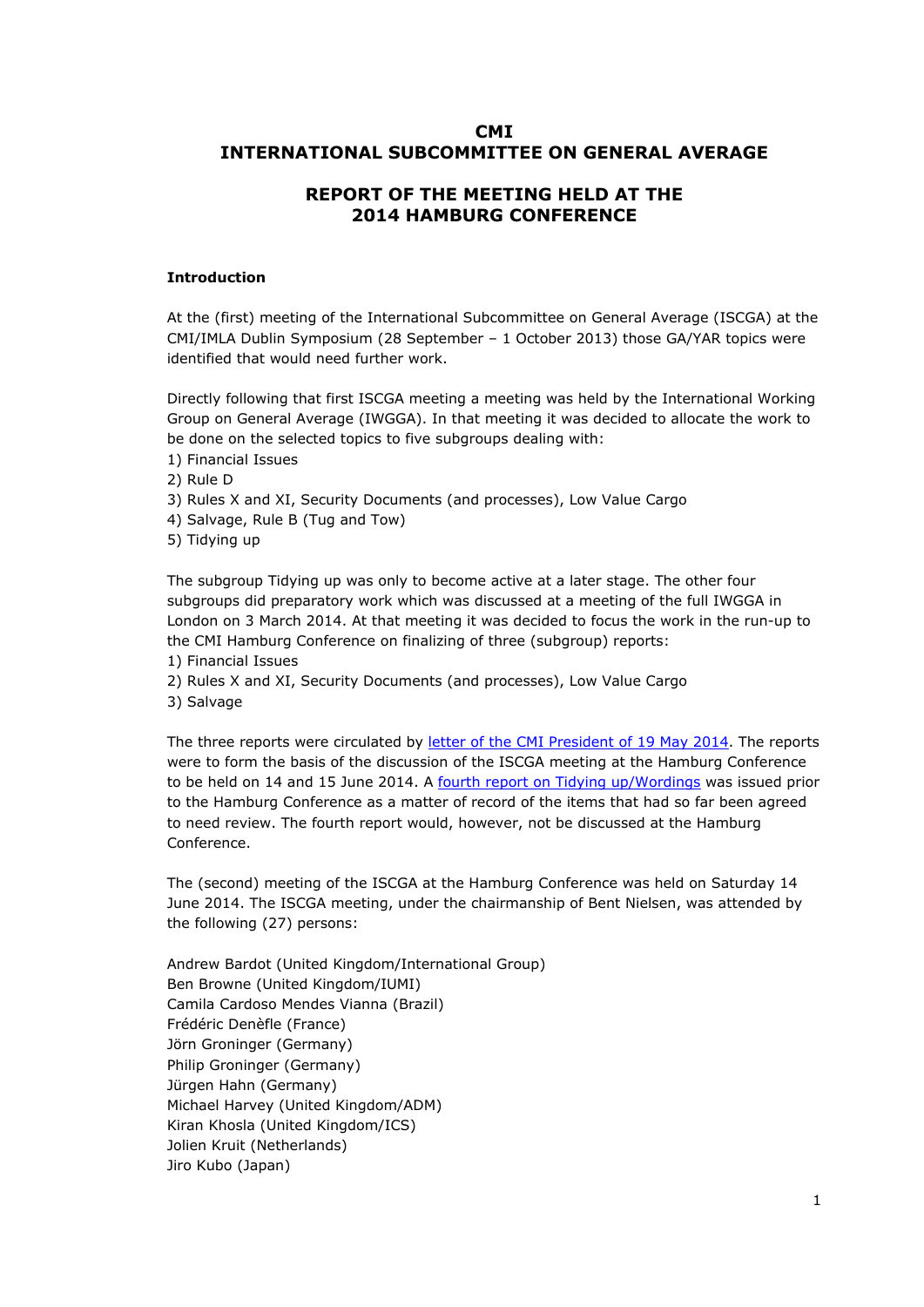Lucas Leite Marques (Brazil) Didem Light (Turkey) Yi Liu (China) John MacDonald (United Kingdom/AAA) Eamonn Magee (Ireland) Sveinung Måkestad (Norway) Dan Malika Gunasekera (Sri Lanka) Howard M. McCormack (United States) Bent Nielsen (Denmark/Chairman) John O'Connor (Canada) Adriana P. Padovan (Croatia) Jorge Radovich (Argentina) Peter Sandell (Finland) Tim Springett (United Kingdom/UK Chamber of Shipping) Dieter Schwampe (Germany) Taco van der Valk (Netherlands/Co-rapporteur) Anne van Wingerden (Netherlands)

At the start of the meeting the *chairman* reiterated that the object of the whole process is to strive for unanimous decisions with regard to a possible revision of the York-Antwerp Rules. It is noted in that respect that the representatives of ICS and other organizations represented at the meeting have indicated that they are unable to cast firm votes in this ISCGA meeting as the points raised in the three reports were still to go through a formal decision making process within their respective organizations. These meetings are expected to take place in the coming months. The *chairman* therefore made it clear that during this meeting no firm decisions could be made.

The *chairman* continued his introduction with a summary of the process so far, from the reformation of the IWGGA at the CMI 2012 Beijing Conference to the run-up of the CMI 2014 Hamburg Conference.

The *chairman* suggested to go through the three reports in the following order:

- 1) Salvage
- 2) Financial Issues
- 3) Rules X and XI, Security Documents (and processes), Low Value Cargo

### **Salvage**

Salvage in or out ('Alternative wordings for Hamburg meeting' – par. 6 report)

The *chairman* pointed out that the report (paragraphs 6.2, 6.3 and 6.4) mentioned three alternatives:

1) Salvage 'excluded unless' (paragraph 6.2);

2) Salvage 'included unless' (paragraph 6.3);

3) Alternative: salvage excluded in case of container vessels and 'LOF salvage' (paragraph 6.4);

and gauged which alternative would have the most support.

### *Radovich/Argentina* preferred 6.3.

*Kruit/Netherlands* stated that 6.3 was preferred, but also that the exclusions should be redrafted civil law style into general rule instead of a list of exclusions. *Browne/IUMI* stated that the 6.2 option was preferred, and that the suggestion to include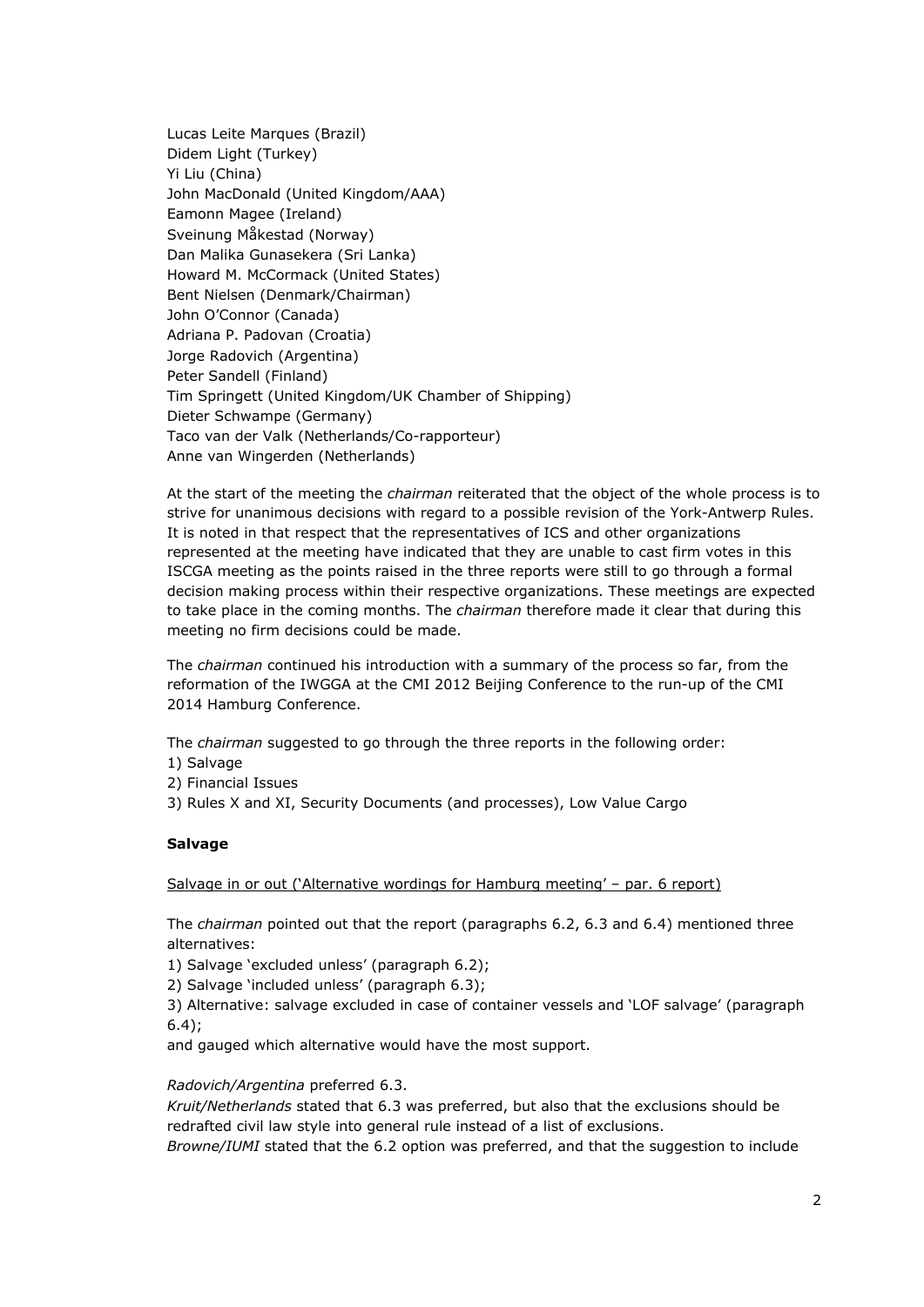'differential settlements' (see note\*\* on p. 2 of the report) was particularly rejected. The *chairman* responded that this point might be deferred as a drafting issue. *Kubo/Japan* stated 6.3 was preferred, but also rejected the inclusion of differential

settlements.

*Denèfle(France)*, stating to speak on a mere personal basis at this stage, also preferred the 6.3 option and rejected the inclusion of differential settlements.

*Hahn/Germany* clarified the fact that 'LOF Salvage' (see the report at the top of p. 1) might not include claims under e.g. the Towhire form.

*Schwampe/Germany* stated that the German MLA would meet after the conference, but that the inclusion of differential settlements would probably be rejected.

*Kruit/Netherlands* added that if at some point the 6.2 option would nevertheless be adopted, the wording of the suggested Rule VI.a.(i) under 6.2 would need redrafting. The wording follows the YAR 2004 approach, which is thought to provide for jurisdictions, such as the Netherlands, which have laws requiring the shipowner to pay salvage in full. *Kruit/ Netherlands,* however, doubts whether the YAR 2004 wording, and therefore the 6.2 option, properly covers the Dutch situation, so that rewording would be needed.

The *chairman* noted that there were indications in the meeting that 6.3. was the preferred route, but that differential settlements were not to be included.

*Khosla/ICS* wondered what would happen if some of the separate 'LOF salvage' had in fact not yet been settled. The *chairman* suggested that in that case the interested party did not (yet) have a loss which could be redistributed in GA.

*Browne/IUMI* indicated there would be more problems with the drafting. He drew attention to 'have paid' in the chapeau of Rule VI.b as suggested in 6.3: what if the parties did not pay?

There was a lengthy discussion on this point. As the *chairman* felt the issue was more related to drafting, he suggested Khosla to take up the point more informally and revert. *Khosla/ICS,* however, questioned whether it was a mere drafting point. It was not about payment, but about liability.

*Philip Groninger/Germany* explained the fact that in Germany it had become common for average adjusters to help salvors with the collection of salvage dues. It was debated whether this was or should be considered part of GA work. The *chairman* stated that the example given by *Philip Groninger/Germany* that a party never settled his share of the salwage reward might be considered as an extreme example of a differential settlement.

*Kubo/Japan* pointed out the cases mentioned in Rule VI(b)(iii) under 6.3 should be quite rare and questioned whether in every case an adjuster should wait until all parties have fixed salvage award with salvors or whether an adjuster should be allowed to finalize an adjustment although not all salvage dues were settled. *MacDonald/AAA* stated it was a problem. *Browne/IUMI* suggested an interim adjustment, but *MacDonald/AAA* warned this was costly.

*Khosla/ICS* then raised the question what should be considered to be 'significant' or 'manifestly incorrect' as used in the draft provisions under 6.2 and 6.3. The *chairman* wondered whether it would be preferable to simply put a number or percentage in. *Schwampe/Germany* wondered whether it should be left to the discretion of the adjuster. *Khosla/ICS* also stated to prefer that option, but she suspected that the adjusters would not prefer that option themselves. *Browne/IUMI* stated a number or percentage would be helpful, but that is would be better to include it in a rule of practice and not in the YAR.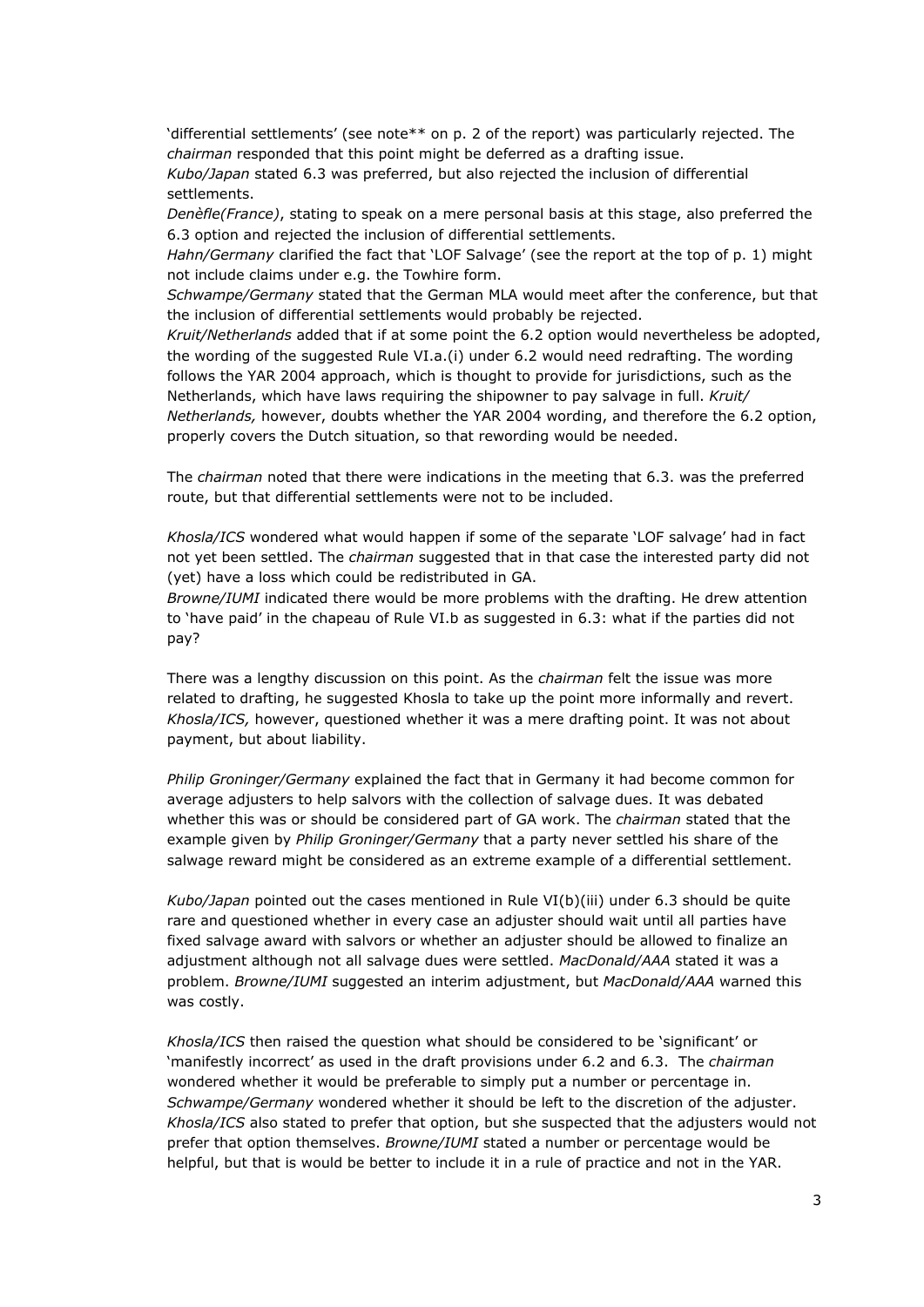*MacDonald/AAA* warned that a percentage could only be applied after the whole adjustment was complete. *Kruit/Netherlands* raised the issue that it would be difficult giving adjusters discretionary powers, as (depending on the jurisdiction) the average adjuster may be considered to be the agent of shipowner (vide the English *Potoi Chau* judgment – Lowndes  $14<sup>th</sup>$  ed., par. 30.04). If discretionary powers would be given, there would be a need to explicitly burden the adjuster with a duty of care towards all interests. The *chairman* asked adjusters whether they could work with more specific numbers, e.g. related to the tonnage limitation system. *Harvey/AMD* replied that we should look at a variety of claims for the IWGGA to figure out. *Jörn Groninger/Germany* felt a figure might be difficult. *MacDonald/AAA* pointed to the alternative suggestion of 6.4 which could be an attractive solution. Others present, particulary *Hahn/Jörn Groninger/Germany*, however, see many problems with that alternative suggestion.

*Jörn Groninger/Germany* indicated that Rule IV.b.(i) mentioned only 'a subsequent accident' resulting in significant differences between salved and contributory values, although there were other circumstances where significant differences between salved and contributory values might occur. He referred to fruit or meat going bad on a ship after salvage and before the ship could reach its destination.

## Contributory values (par. 7 report)

It is noted that the points with regard to contributory values are only relevant in circumstances where salvage is 'out' (e.g. not to be redistributed via general average), therefore in respect of 6.2, and none of the proviso's (unless) of (i), (ii) or (iii) apply, or in the alternative, in respect of 6.3, and one of the proviso's (unless) of (i), (ii) or (iii) does apply.

*Browne/IUMI* would approve the text, provided a similar same text as referred to on p. 9 of the report:

Irrespective of §2 above all salvage payments shall be deducted from the value of the property if the contribution to general average by any party plus any such party's salvage payment otherwise would exceed the total value of such a party's property.

would be included. Jörn Groninger/Germany stated there should be a cap.] *Browne/IUMI* agreed to a cap idea. Hahn/Germany wondered who would bear the bit above the cap. *Jörn Groninger/Germany* and *Browne/IUMI* discussed the point at some length and agreed to help the co-rapporteur out with the summary thereof. *Hahn/Germany* suggested to stick with the status quo under the YAR 1994 (the 7.3 option). *Khosla/ICS* also preferred to stick to that status quo (the 7.3 option).

With regard to the amendment suggested in the final paragraph on p. 10 of the report, *Jörn Groninger/Germany* stated the amendment would make life easier for the adjuster. It would cut out the legal fees. *Browne/IUMI* wondered whether it would also apply to legal fees of hull insurers. It was concluded that this was indeed the case. *MacDonald/AAA* also felt the amendment would make adjusting easier.

## **Financial Issues**

### Currency of the adjustment

At the request of the *chairman Harvey/AMD* gives a summary on this point. In brief: the best option is to including wording regarding to the currency of the adjustment in the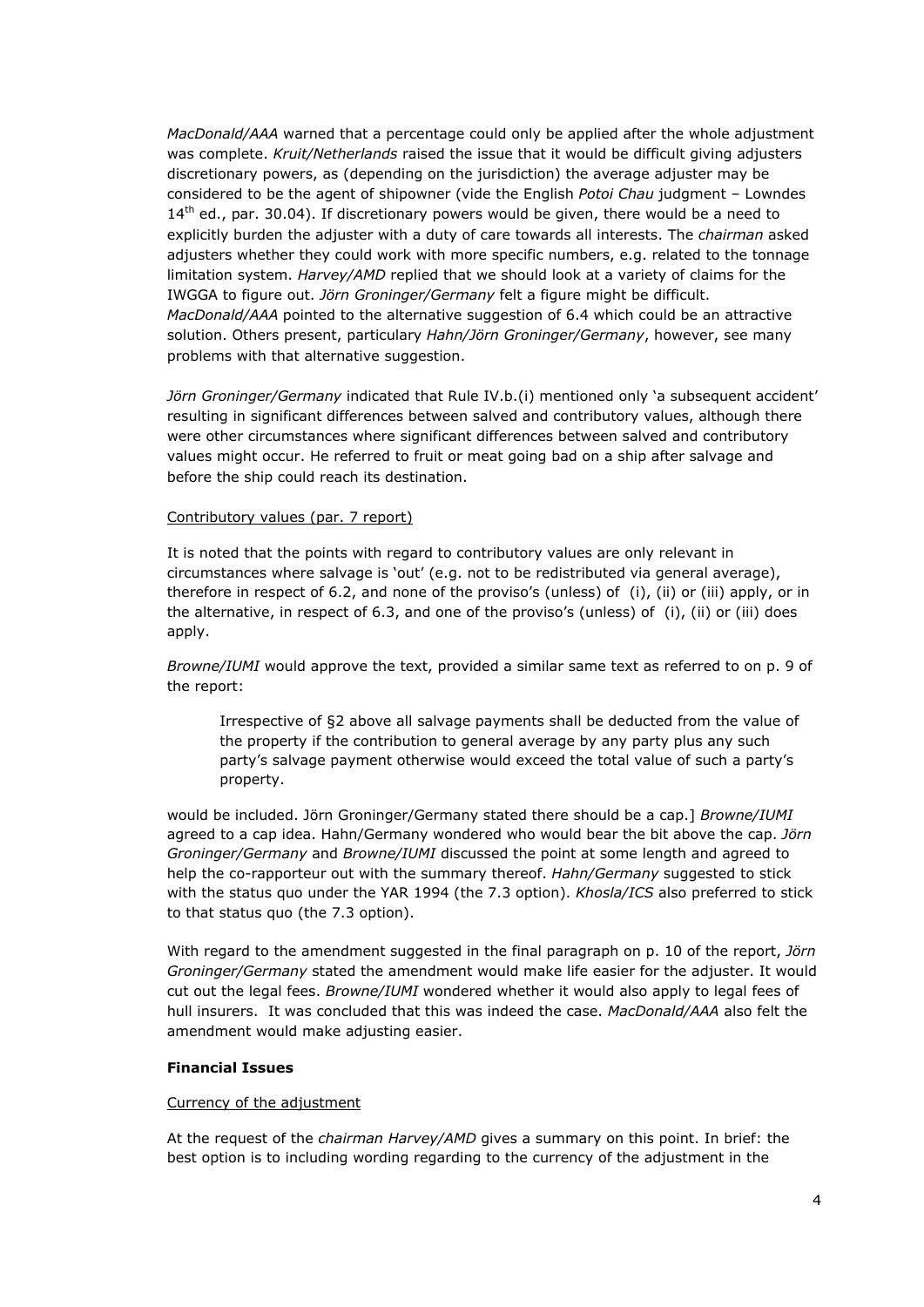contract of affreightment. It will, however, take a very long time before that could be achieved. If the YAR were to refer to a currency, the question was: which currency? Several options had been looked at: USD (as the currency now most commonly used in adjustments), an equitable currency to be determined by the adjuster (AIDE text) or the SDR (BMLA text). The subgroup had suggested in its report to opt for the SDR.

*Kruit/Netherlands* stated that it was not necessary to refer to the SDR. She also questioned the moments of exchange (sacrifice other than disbursements: date of termination of adventure; disbursements: date of payment) suggested in the report (p. 1-2, Hudson & Harvey par. 33.17).

*McCormack/USA* stated the US adjusters were used to using the USD and would accept the SDR reluctantly.

*Hahn/Germany* felt the SDR was a good idea, in view also of all the conventions which use SDR, and in view of the possibility of applying the SDR interest rate. He agreed with Harvey on the point of the moment of exchange.

*Kubo/Japan* agreed that the SDR was good in countering currency fluctuations but he was not sure, all things (including time and effort for the conversion of the final balance in SDR to the currency of creditor's choice at the stage of the final settlement) considered, whether the SDR was the best option. He preferred the AIDE text with the inclusion of SDR as an option for consideration by an adjuster.

*Browne/IUMI* favoured the SDR. He did recommend, however, that the reconversion from SDR into other currencies (on the date of settlement) would need further study. *Light/Turkey* was also for the SDR in view of the international conventions using them. *MacDonald/AAA* agreed with *Harvey/AMD* in so far it concerned a sacrifice of cargo, but wondered whether it would also be the right moment where it concerned the ship. Perhaps the date of payment would then be better.

*Schwampe/Germany* wondered whether we would get problems with cash deposits. *Hahn/Germany*, however, suggested that it was possible to have SDR accounts. It was decided this would be looked into further.

*MacDonald/AAA* suggested that the proposed BMLA text needed further study as that BMLA proposal had been rejected before for reasons of practicality.

### **Commission**

*Harvey/AMD* gives a summary of the report on this point.

*Khosla/ICS* reiterates that the commission may be abolished but on the condition that a consensus can be reached with regard to a rate of GA interest, and that adjusters are not barred from allowing bank charges etc on an actually incurred basis (see p. 6 report). *Schwampe/Germany*, *Kruit/Netherlands*, *Browne/IUMI* all support the abolition of commission.

### Interest

*Harvey/AMD* gives a summary of the report on this point. He points out, however, that shortly after the report was finalized he received information that suggested the SDR interest rate might not be a good option. He felt the YAR 2004 system may now be the best option, although the Guidelines would have to be changed (from 'by a first class commercial bank to a shipowner of good credit rating' to 'by an "average" commercial bank to a shipowner of "average" credit rating').

The *chairman* explains how the rate of interest is now determined under the system in place for the YAR 2004. The bankers that are consulted will usually refer to Libor USD, even after Libor was discredited. The main difficulty then is determining the 'spread', i.e. the top-up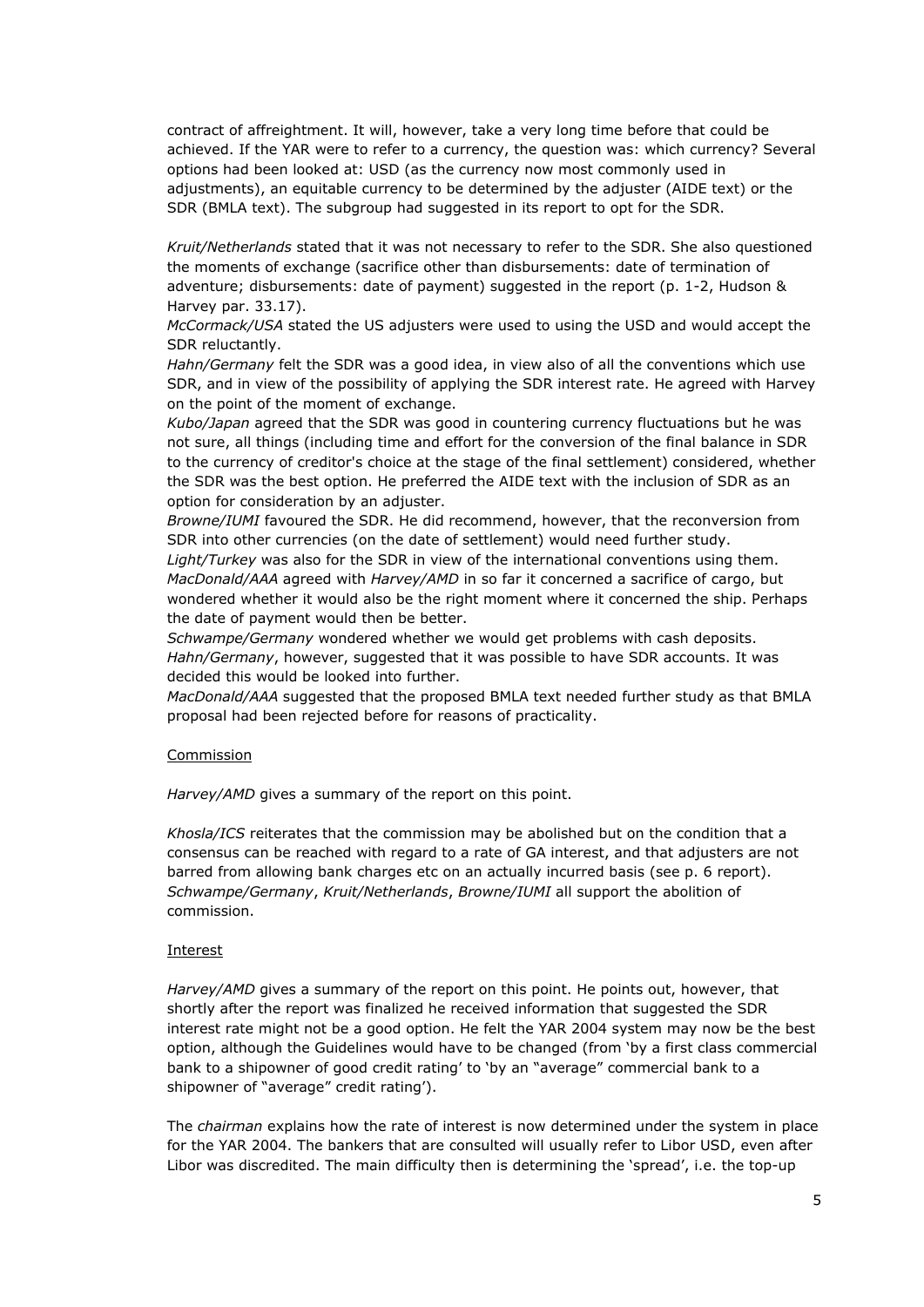needed to go from a rate for interbank lending to a rate for the lending from a bank to a shipowner. He suggests that if there will be a new system under new YAR, the guidelines toYAR 2004 should be amended at the same time to include the same system the new YAR will have. He also informed the meeting that with the passing of Richard Shaw and the withdrawal by Patrick Griggs the Interest Rate Committee needed new members. Andrew Taylor and Taco van der Valk had agreed to join the committee. But it might be a good idea to include a banker and a shipowner.

*Khosla/ICS* would be reluctant to abandon the SDR interest rate suggestion. She suggests to study it further, and otherwise wait and see what will happen to reinstate Libor.

To the suggestion in the report (p. 8) to impose some sort of punitive interest to counter delayed settlements *Browne/IUMI* retorts that it would be acceptable if the same rule would apply across the board, so that shipowners would be subject to a similar punitive interest rate for late payments. *Denèfle (France)* wants to know who gets the interest in the end. What about hull underwriters having made advance payments? *Harvey/AMD* suggests hull underwriters should get compensated under the current system for paying in advance. *Hahn/Germany* states that it is much more difficult to get timely payment these days.

## Cash deposits

*Harvey/AMD* gives a summary of the report on this point.

The *chairman* states he was very hesitant at first, but that it now appears that CMI is not immediately dismissive of the idea of adopting a role like the IVR in the IVR General Average Rules (p. 9-10 report). It may do so via a special CMI account, but perhaps also by allowing particular law firms to do it under the name of CMI. *Hahn/Germany* warns for the administrative burden that would go with it. *Harvey/AMD* responds that the administrative burden is high for containerships, but that the YAR should not only cater for containerships.

The chairman then refers to the clause suggested on p 10 of the report. *Bardot/International Group* believes the clause causes more problems than it solves. It would seem insurance cover against theft and insolvency of the adjuster would be a solution. *Browne/IUMI* will look into this

The discussion than turns back to the conditions which would have to be satisfied for CMI to take up the role as trustee of the cash deposits.

# **Rules X and XI, Security Documents (and processes), Low Value Cargoinancial Issues**

### Rule XI Wages and Maintenance at a port of refuge

*Browne/IUMI* supports the YAR 2004 wording.

*Denèfle (France)* wonders why the report does not mention the fact that the common loss of hire insurance covers the cost of wages and maintenance. He is for the YAR 2004 wording. *Kubo/Japan* also supports the YAR 2004 wording.

*Khosla/ICS* does not agree with *Denèfle's (France's)* point on loss of hire insurance because YAR should not be prejudiced by owners having or not having insurance, and expresses her support for the YAR 1994 wording.

*Kruit/Netherlands* supports the 1994 wording.

*MacDonald/AAA* states that the British MLA supports the 1994 position.

O'Connor/Canada supports the 2004 wording.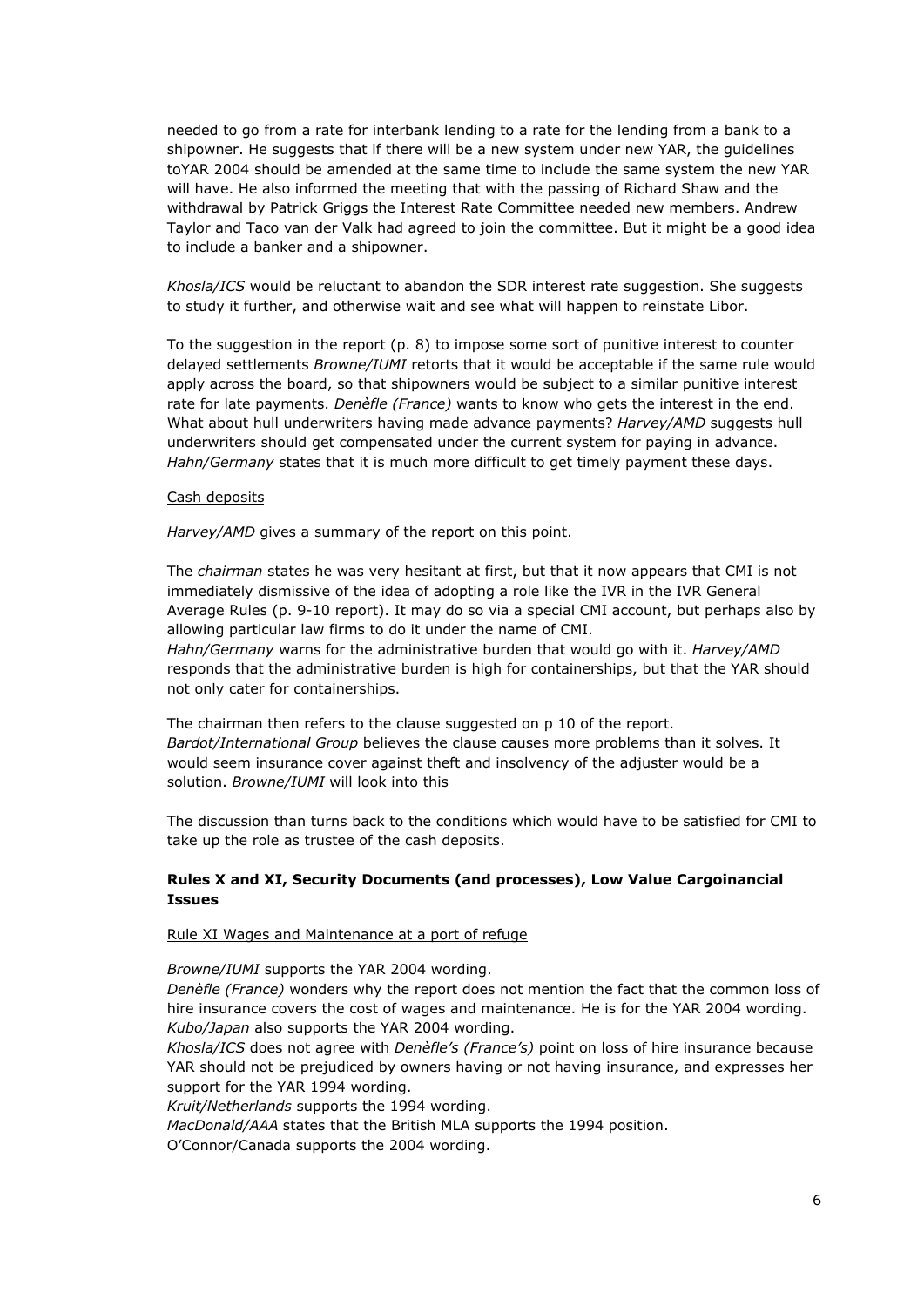The *chairman* wonders whether we should keep the point on the agenda. Browne/IUMI would like it to remain on the agenda as a compromise is still possible.

The *chairman* then turns to the suggestion on p. 2 of the report to add 'entry and/or detention'.

*Harvey/AMD* thinks it is a mere clarification.

*O'Connor/Canada* wonders what else it could mean.

It is concluded that it is an improvement for not a very large problem.

## Rule XI Port charges and the 'Trade Green' decision

*MacDonald/AAA* gives a summary of the Trade Green decision, which is deemed to be wrong. The aim is merely to go back to what adjusters used to include under 'port charges'. *McCormack/USA* supports a clarification.

*Browne/IUMI* and *Kruit/Netherlands* support Amendment Version A.

*Harvey/AMD*, however, suggests that both Amendment Versions do not properly address the Trade Green problem. The port charges are not incurred as a consequence of detention or in connection with detention.

*Browne/IUMI* agrees with the viewpoint that the Trade Green judgment is too narrow.

It is agreed that something is needed to counter the effect of the Trade Green decision, but that redrafting is needed.

## ICS' further comments to Rule X and XI YAR 194 – 12.05.2014 (Bigham cap)

# *Khosla/ICS* summarizes ICS's viewpoint.

*Browne/IUMI* explains why IUMI strongly favours retention of the cap.

*Kubo/Japan* agrees with Browne/IUMI and suggested that in order to exclude Bigham Cap from Rule G, the wording of third paragraph "if practicable" must be changed to "without failure".*Khosla/ICS* feels that the problem is what the hypothetical costs would be. The cap should be removed. The *chairman* suggests that no agreement seems to be possible, but feels the options should be kept open.

*MacDonald/AAA* adds that a further problem is that US lawyers have given a more extensive interpretation to the Bigham clause than UK lawyers.

It is concluded that the item shall stay on the agenda.

### II. Low Value Cargo

*Kruit/Netherlands* is for the new wording suggested on p. 4 of the report, but suggests to add the word 'likely' to be inserted between '…would be' and 'disproportionate…' *MacDonald/AAA* suggest the text to read '…would be likely to be disproportionate…' *Browne/IUMI*'s suggested to add the word 'reasonably' between 'a figure' and 'determined by…'. This had no support.

Harvey/AMD is of the opinion that 'an estimated contributory value' should be rephrased. *Jörn Groninger/Germany* supports the retention of the current definition.

*Denèfle (France)* supports that low value cargo is taken out, but wonders what the effect is of the wording. It should mean that low value cargo is disregarded as contributory value, and that the total average is distributed over the remaining total (higher value) cargo and the ship.

The suggestion of BIMCO/ICS/IG noted by the subgroup at the bottom of p. 4 of the report is not pursued further, as it is outside the scope of the YAR.